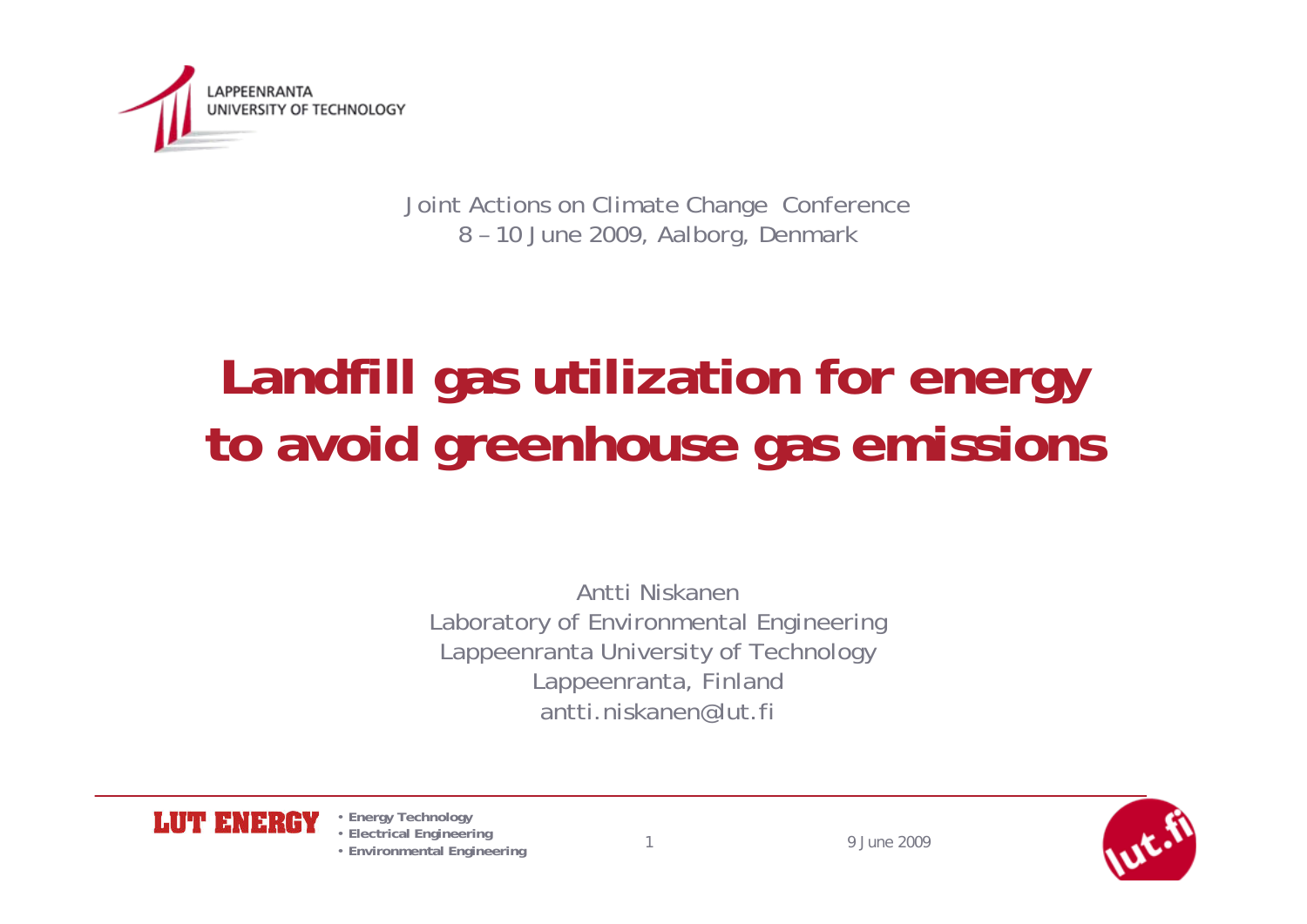

### Landfill gas (LFG) in brief

- LFG generates in landfills when biodegradable waste degrades anaerobically
- LFG contains mainly carbon dioxide (CO<sub>2</sub>) and methane (CH<sub>4</sub>).<br>Typical CH<sub>4</sub> concentration is 45 -55 %
- The  $CO<sub>2</sub>$  from LFG is generally considered as GHG-neutral due to its biogenic origin
- Globally, landfills cause approx. 750  $Mt_{CO2-eq}$  of GHG emissions in 2005 (EPA 2006)
- The GWP impact of CH<sub>4</sub> is 25 times higher than the GWP impact of  $CO<sub>2</sub>$
- The LFG has to be collected and treated, or if possible, it has to be utilized (EU Directive 1999/31/EC)







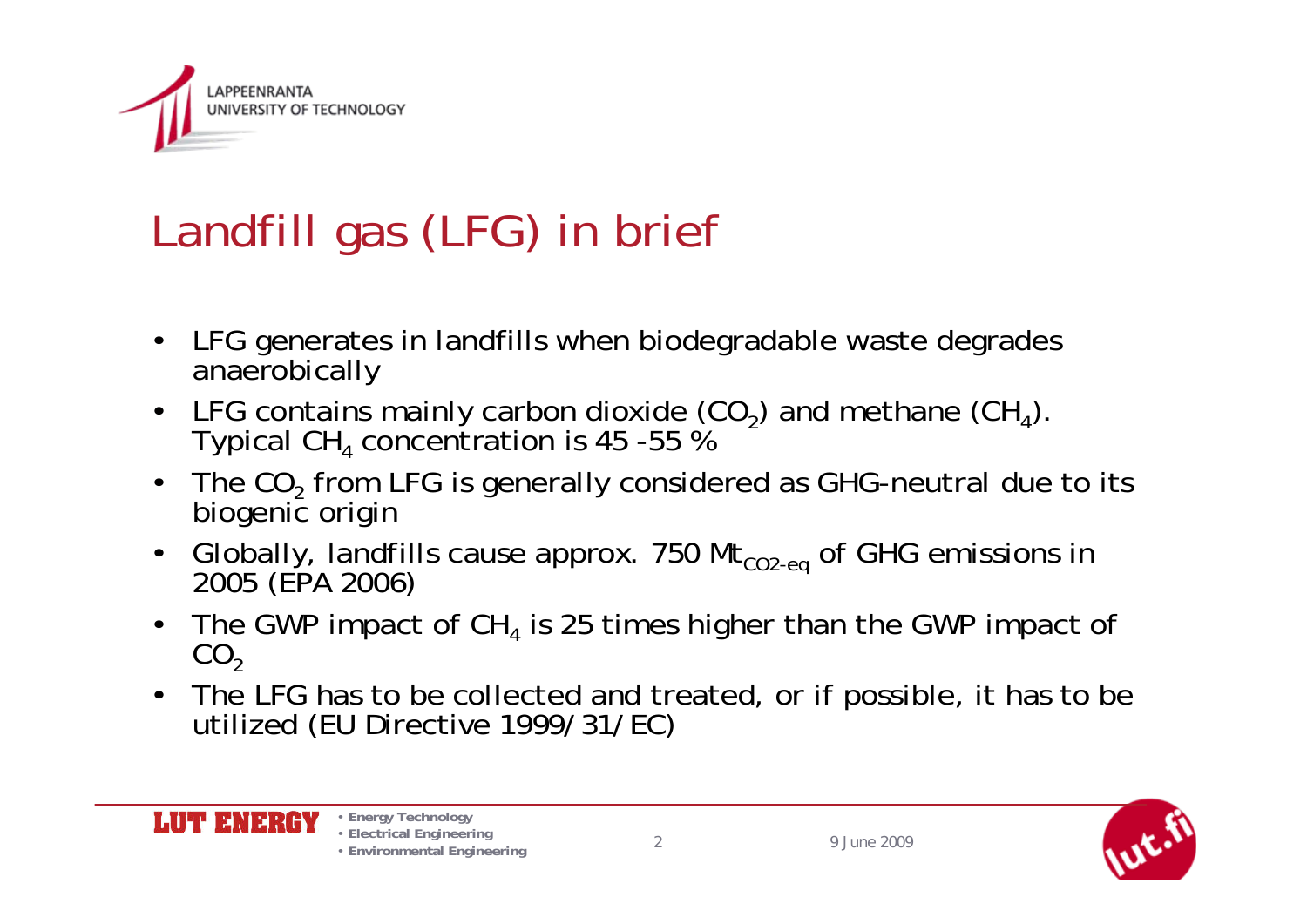

# Scenario-based study on LFG utilization

- **This scenario-based study has two objectives:** 
	- To find out which utilization option can achieve the highest GHG emissions reduction.
	- To find out how the assumed values can affect the result of the estimation of the avoided GHG emissions.
- **LFG utilization can substitute for electricity or district heat production by fossil fuels or fossil fuel mix -> avoided GHG emission**
- **In this study, the functional unit was 1 000 000 m3/yr of LFG**







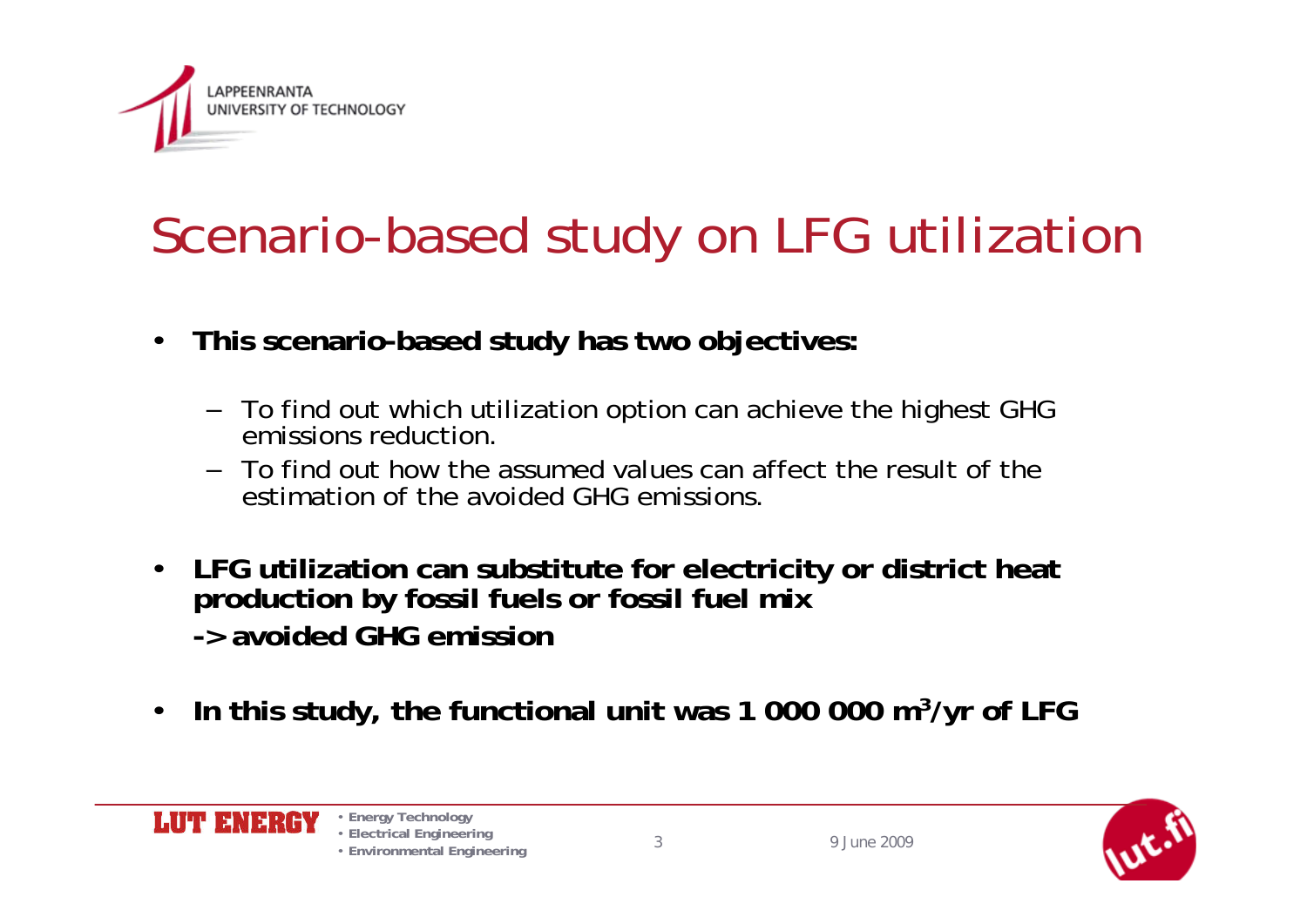

LUT ENERGY

#### Result 1: LFG utilization in electricity production

- **If LFG is utilized in microturbine, utilization can produce 5.7 MJ of electricity**
- **If utilization substitutes marginal electricity production, the estimated amount of avoided GHG**  emission is 1440 t<sub>co2-eq</sub>/yr
- **If utilization substitutes average electricity production, the estimated amount of avoided GHG**   $\frac{1}{2}$  emission is 320 t<sub>co2-eq</sub>/yr
- **The electricity can be distributed to via the Nordic power grid and can be sold to some Nordic countries. The electricity markets are on-line markets and the power generation distribution can vary widely. Thus, the power generation structure is usually difficult to define.**



**Figure 1. Estimated GHG emissions which can be avoided due to LFG utilization in power production** 



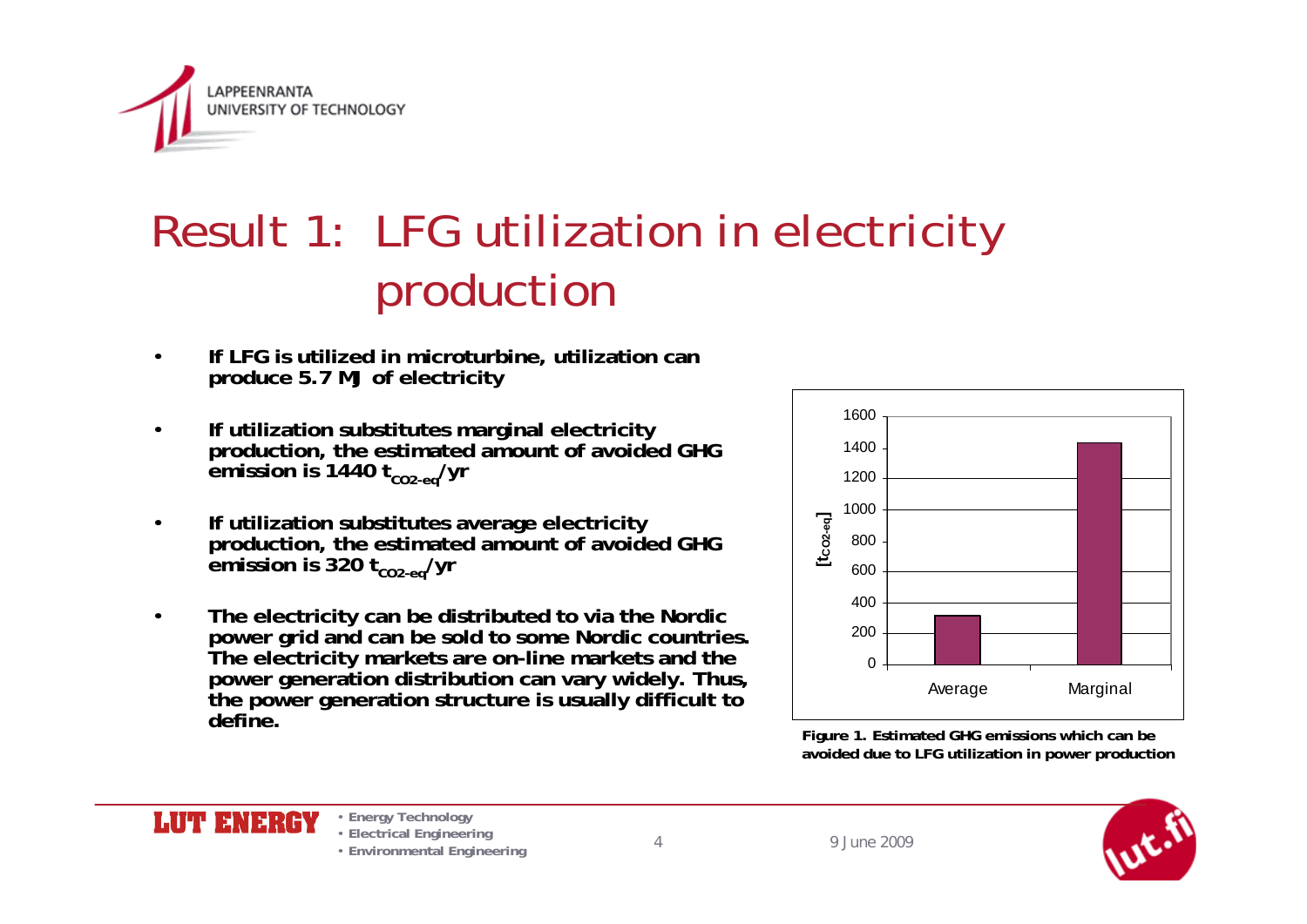

#### Result 2: LFG utilization in district heat production

- **If LFG is utilized for district heating, it can produce 17.8 MJ of district heat**
- **The estimated amount of avoided GHG emissions are:**
	- 1160 t<sub>co2-eq</sub>/yr, if utilization substitutes for district heat production by average heat **generation**
	- 1820 t<sub>co2-eq</sub>/yr, if utilization substitutes for district heat production by coal
	- 1500 t<sub>co2-eq</sub>/yr, if utilization substitutes for district heat production by oil
	- 1050 t<sub>co2-eq</sub>/yr,if utilization substitutes for district heat production by natural gas
- **The district heat is typically distributed via local network, thus, the district heat**  generation structure is usually known.<br>Figure 2. Estimated GHG emissions which can be avoided



**due to LFG utilization in district heat production** 



**LUT ENERGY** 

• **Electrical Engineering** • **Environmental Engineering** *<sup>5</sup>*